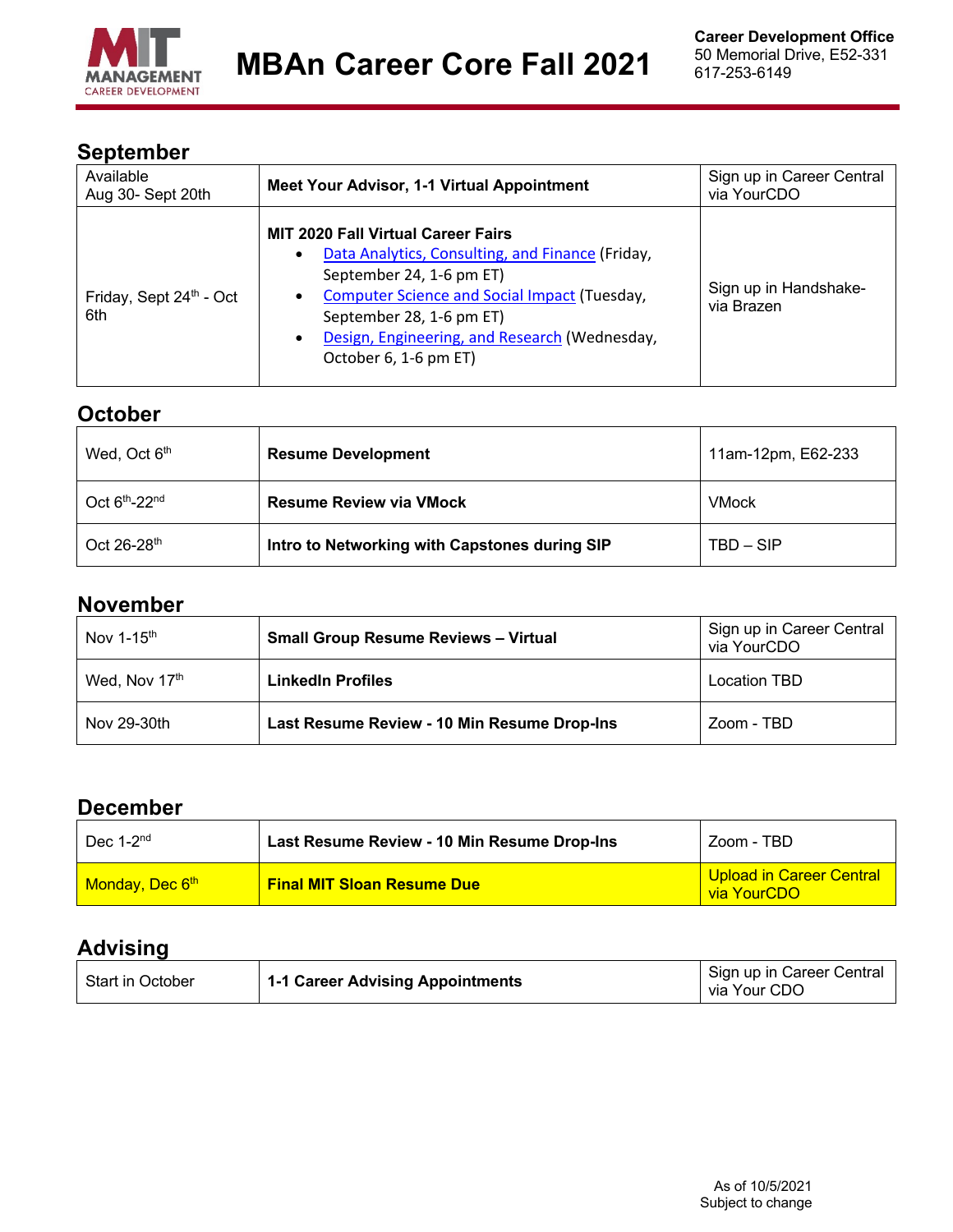

# **MBAn Career Core 2022 Calendar**

**Career Development Office**  50 Memorial Drive, E52-331 617-253-6149

#### **January 2022 IAP**

**Networking Prep**

**Effective Interview Skills**

**Technical Mock Interview Skills Training**

**Writing Effective Cover letters, Thank You Notes and Emails** 

**Optimizing Your Career Research Tools and Targeted Company Search** 

**Behavior Mock Interview with Capstone Partner** 

**Technical Mock Interview with Capstone Partner** 

#### **February**

**Interview Process and Informational Interviews Workshop**

#### **March**

**Analytics Career Night - March 7th** 

**West Coast Trek - Mid March**

## **April**

**MIT Sloan Career Fair - TBD** 

**Offer and Negotiating Workshop** 

**1-1 Check-ins with Tracy** 

#### **May**

**1-1 Check-ins with Tracy**

**June - August**